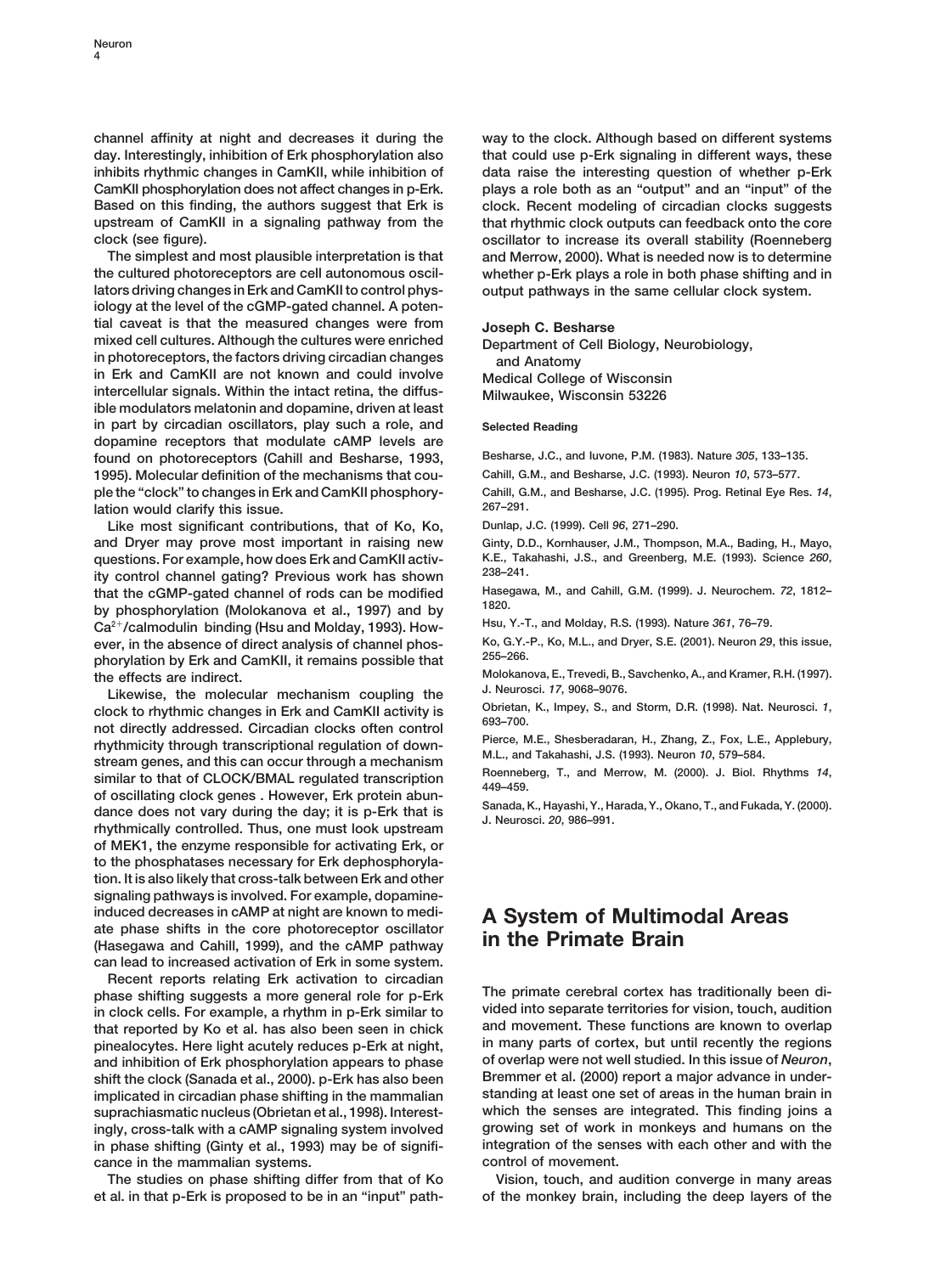

**Cortex Side View of a Macaque Monkey Brain Showing the Location of In both cases, the tactile receptive field (stippled) matched the loca- Four Interconnected Multimodal Areas tion of the visual receptive field (outlined). VIP: ventral intraparietal area.**

**superior colliculus, the superior temporal polysensory trimodal, responding to tactile, visual, and auditory stimarea, the putamen, the intraparietal sulcus, and parts of uli. Remarkably, these trimodal neurons are able to dispremotor cortex (Graziano and Gross, 1996). Multimodal tinguish the distance to the sound source; they respond responses can also be induced in a variety of brain areas best to nearby sounds regardless of the intensity of the with appropriate training. Tell a person to imagine a stimulus (Graziano et al., 1999). picture of a cat, and visual cortex becomes active; in Almost identical neuronal responses encoding the this case, an entrained auditory signal activates a part space near the body have been described in the putaof cortex that is usually only visual (Goldenberg et al., men and also in areas 7b and VIP in the parietal lobe 1989). Train a monkey to associate a felt object or a (Colby et al., 1993; Graziano and Gross, 1996). These sound with a picture, and visual cortical areas respond brain areas are all monosynaptically interconnected and to these nonvisual stimuli (Heanny et al., 1988; Colombo therefore appear to form a single integrated system. and Gross, 1994). In other words, perhaps as a function However, even though the sensory properties of these of mental imagery, the neurons can respond to a range neurons have been extensively characterized, their of sensory stimuli. function is still unknown. One hypothesis is that they**

**interconnected set of areas stands out for its distinctive and help to organize a defensive reaction. response properties. These areas are shown in the first Does the human brain also contain a set of areas that figure in a side view of the monkey brain. Neurons in processes the sight, sound, and feel of objects moving these areas respond to the sight, sound, and feel of in the space near the body? Bremmer et al. (2000) preobjects moving in the space near the body, usually sented visual, tactile, and auditory stimuli to human subwithin reaching distance (Graziano and Gross, 1998). jects in an MRI scanner. These three types of stimulation These responses do not depend on training the monkey were presented on separate trials. The tactile stimulus on a task and are robust even in anesthetized monkeys. was a stream of air blowing across the face. The visual Most of these multimodal neurons are directionally se- stimulus was a display of moving dots on a screen. The lective. They may respond, for example, to a tactile stim- auditory stimulus, presented through headphones, gave ulus swept across the skin in one direction, but not in the illusion of a sound source travelling in front of the the opposite direction. The same neurons will usually subject's face from one side to the other. As expected, have a matching directional preference for visual stimuli the moving visual stimulus, when compared to a control** moving in the space near the tactile receptive field. Stimulus that was stationary, activated areas in the oc-**Some neurons prefer visual stimuli moving toward or cipital, temporal, and parietal lobes that are known to** away from the body. **be visually responsive. The tactile stimulus, when com-**

**1981; Graziano et al., 1997). Though sensory responses ulus, when compared to a resting control condition, acticially in trained monkeys, this particular type of multi- traditional, separate territories for vision, touch, and aumodal response to nearby objects is found only in a few dition were engaged. clusters usually just posterior to the bend in the arcuate In addition to these expected activations in the prisulcus. The second figure shows the response proper- mary and secondary sensory areas, other presumably ties of two bimodal, visual-tactile neurons studied in higher-order brain areas were also activated. Several premotor cortex. In each case, the neuron responded brain areas in particular appeared to be multimodal. when the monkey saw or felt an object near a particular They became active whether visual, tactile, or auditory part of the body. Other neurons in premotor cortex are stimuli were presented. One of these multimodal areas**



**Two Examples of Bimodal, Visual-Tactile Neurons from Premotor**

**Among this catalog of multimodal brain areas, one detect and localize threatening objects near the body**

**These multimodal response have been studied most pared to a resting control condition, activated primary thoroughly in monkey premotor cortex (Rizzolatti et al., and secondary somatosensory areas. The auditory stimcan be found throughout all of premotor cortex, espe- vated primary and secondary auditory areas. Thus, the**